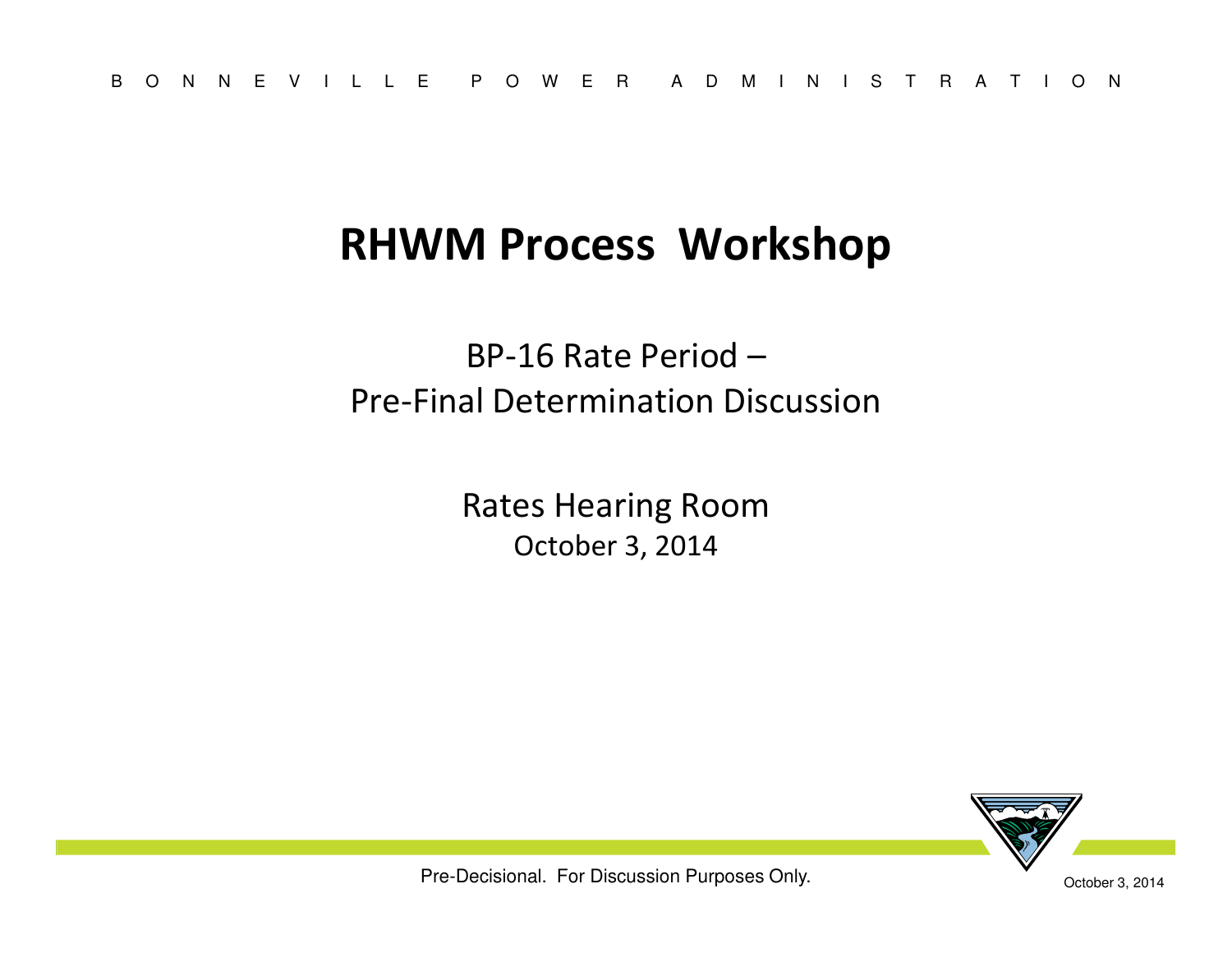### **Purpose of this workshop**

- $\mathcal{L}_{\mathcal{A}}$  What is the purpose of this workshop?
	- $\bullet$  . Evaluate a change to the forecast implementation of a maximum transport operation on the Snake River dams during the FY 2016-17 rate period.
	- • BPA has made its final determinations with respect to all other aspects relevant to the computations of RHWMs and associated RHWM outputs.

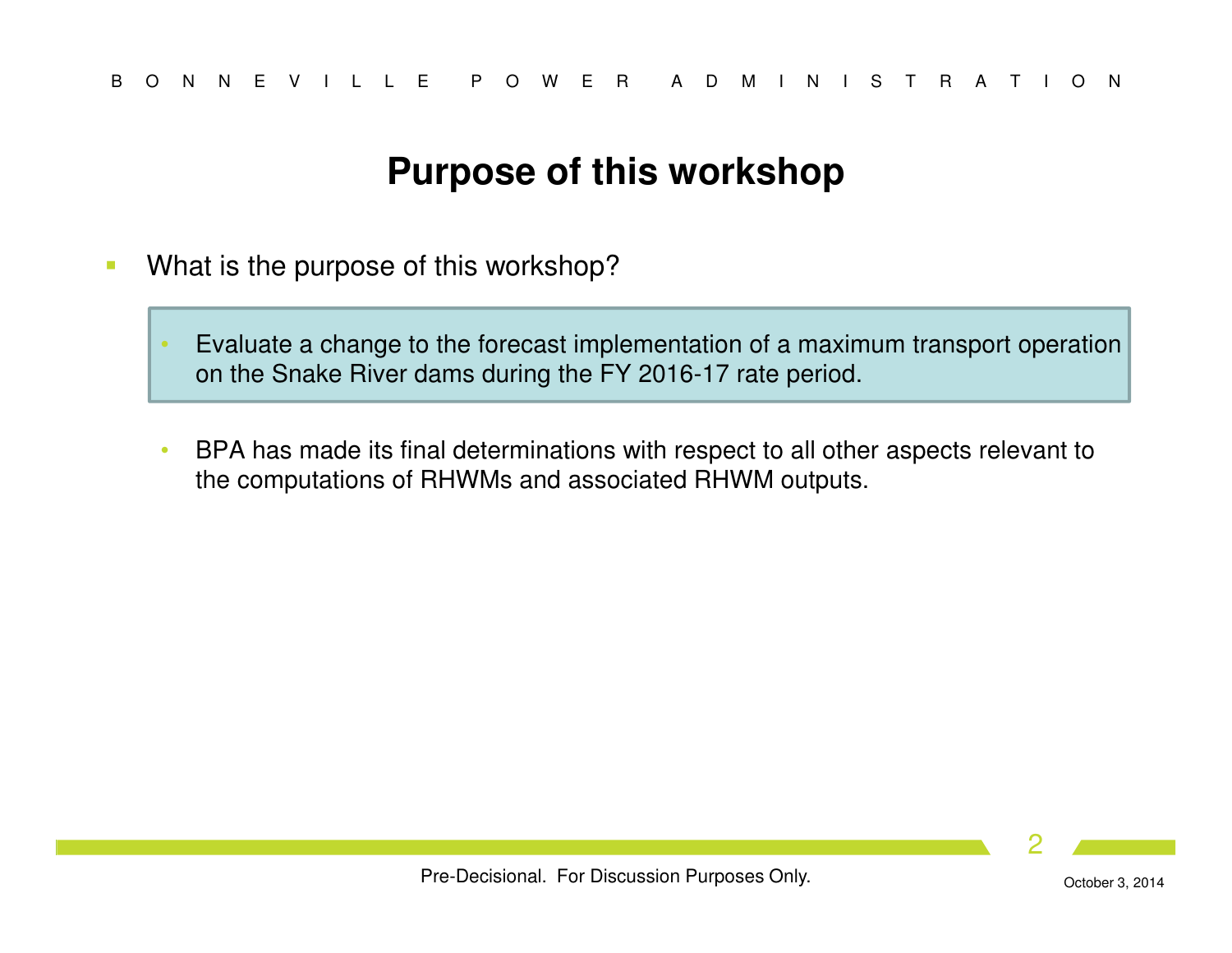### **Spring Maximum Transport in Dry Years - Review**

- $\mathcal{L}_{\mathcal{A}}$  In prior rate cases, BPA assumed that the maximum transport operation called for in the 2008 BiOp would occur because the available data showed transported fish returned at higher rates than fish that migrated in-river.
- $\mathcal{L}_{\mathcal{A}}$  The maximum transport (no spill) operation at the Snake River collector projects (Lower Granite, Little Goose and Lower Monumental) in years with forecasted flows of less than 65 kcfs called for in the 2008 BiOp was never implemented.
- $\mathcal{L}_{\mathcal{A}}$  The 2014 BiOp now calls for an annual review of the available information to determine what operation would be best for fish, and establishes a general goal of transporting about 50 percent of the fish.
- $\mathcal{L}_{\mathcal{A}}$  While a maximum transport operation is still possible – if it is determined to be best for fish – it was not assumed in the original BP-16 rate case firm hydro forecasts.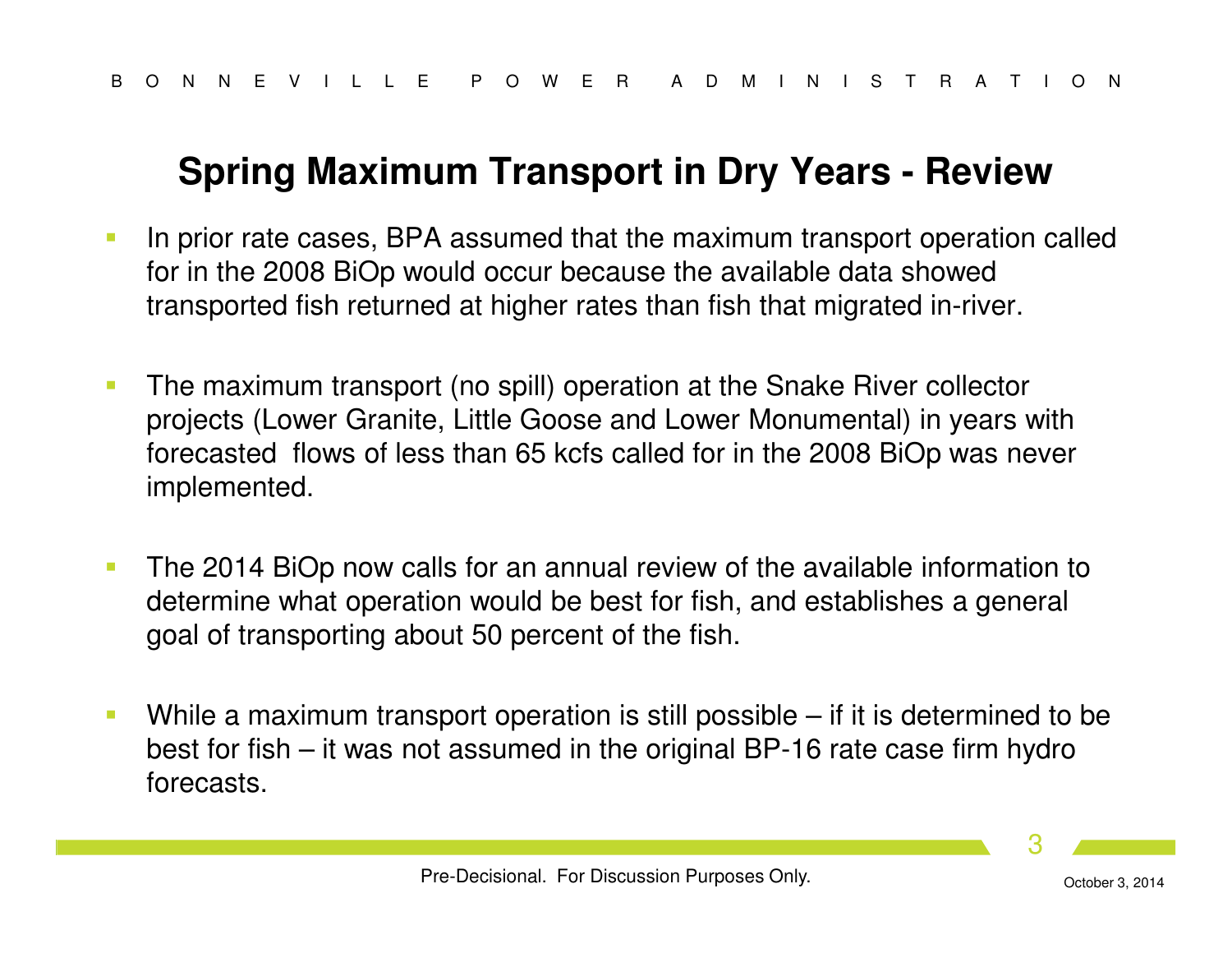# **Spring Maximum Transport Potential Assumption Change**

- $\mathcal{L}_{\mathcal{A}}$ Max transport (no spill) will occur half the time in VERY dry years.
- × This assumption would be applied in years when the average April – June flow is less than 55 kcfs at Lower Granite Dam.
- $\mathcal{L}_{\mathcal{A}}$  No spill would be assumed to occur at Lower Granite, Little Goose and Lower Monumental Dam April – June 5.
- $\mathcal{C}$ For modeling purposes BPA will assume max transport in fiscal year 2017.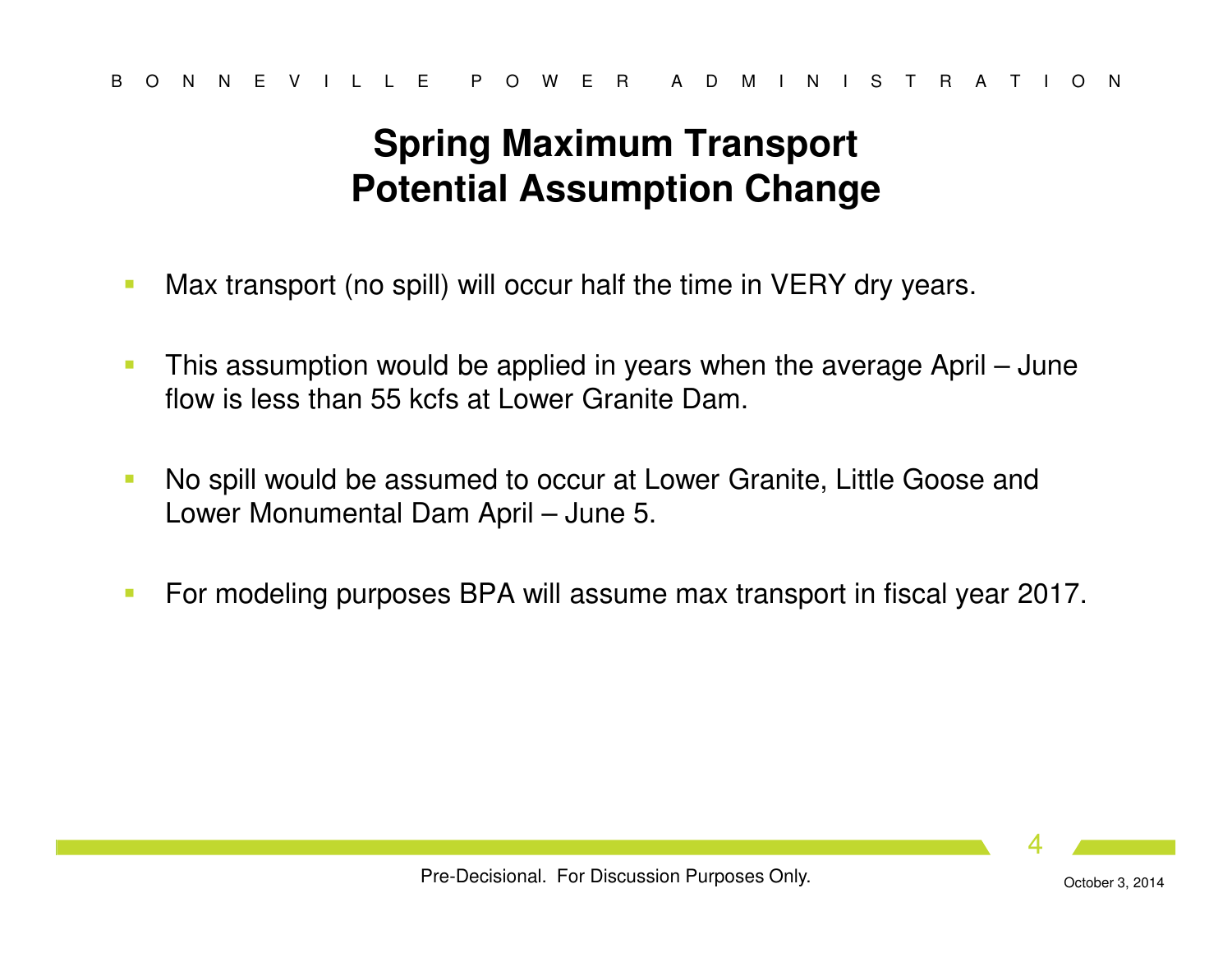## **Spring Maximum Transport Potential Assumption Change**

- $\mathcal{C}^{\mathcal{A}}$  While there are many factors to consider in determining what operation will be best for fish, it is likely that water supply will be a more influential factor when flow forecasts are very low.
- $\mathcal{C}$  Revising the assumption increases the amount of firm energy and helps relieve some of the impacts that customers would otherwise shoulder due to changing assumptions that are inherently subject to a large degree of uncertainty.
- × This option would reduce spill and increase generation in 1937 water conditions and seven other years.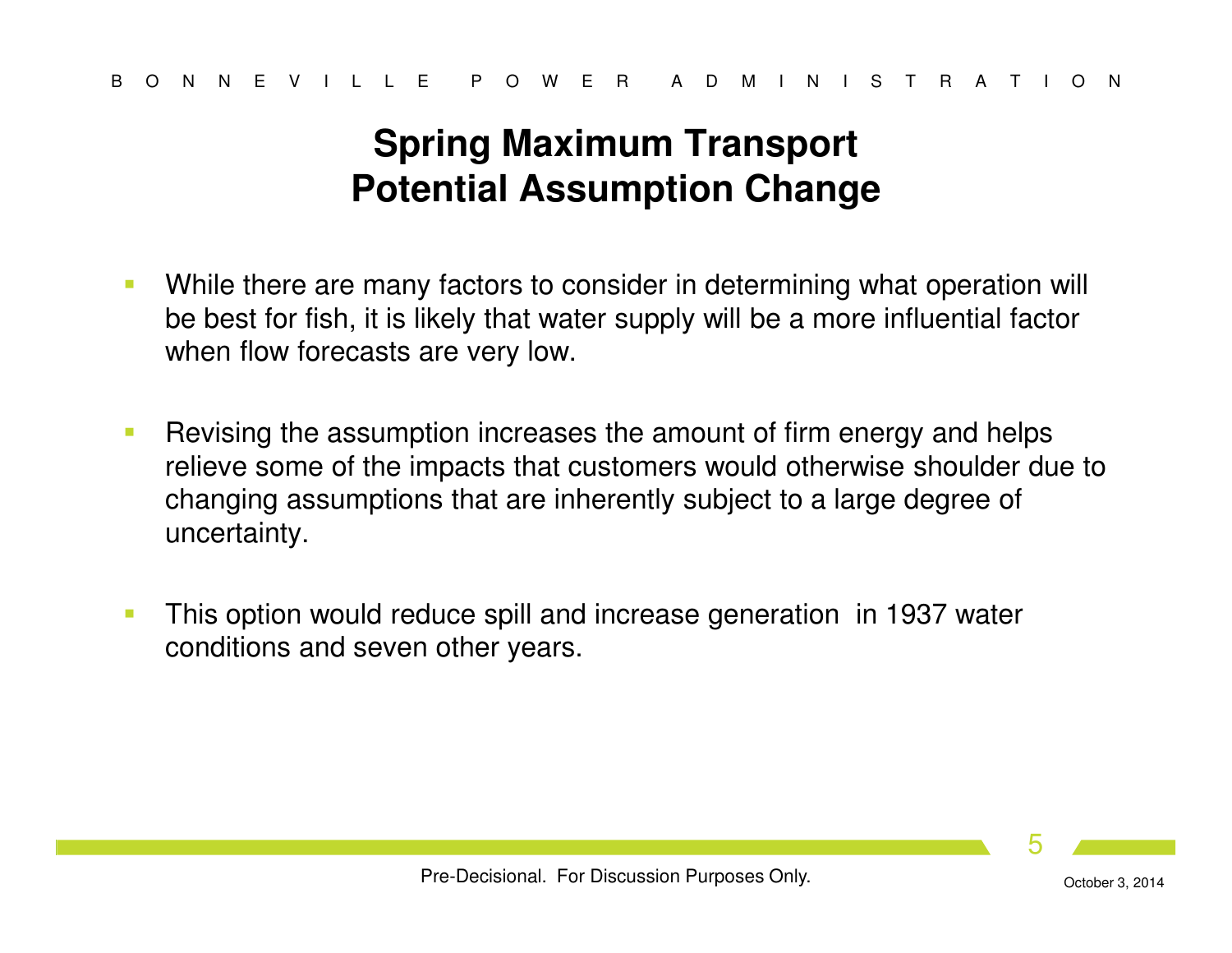# **Spring Maximum Transport Potential Assumption Change**

- $\mathcal{C}^{\mathcal{A}}$  The BiOp calls for an annual review of information, including but not limited to forecasted river flow, to determine what operation would be best for fish.
- $\mathcal{C}^{\mathcal{A}}$  In 2010, the ISAB considered a forecasted flow of 50 kcfs in making its recommendation that a max transport operation should not occur.
- $\mathcal{L}_{\mathcal{A}}$  While recent survival information continues to show a benefit for transport, that benefit is smaller than in prior years before significant improvements were made to increase survival at the dams.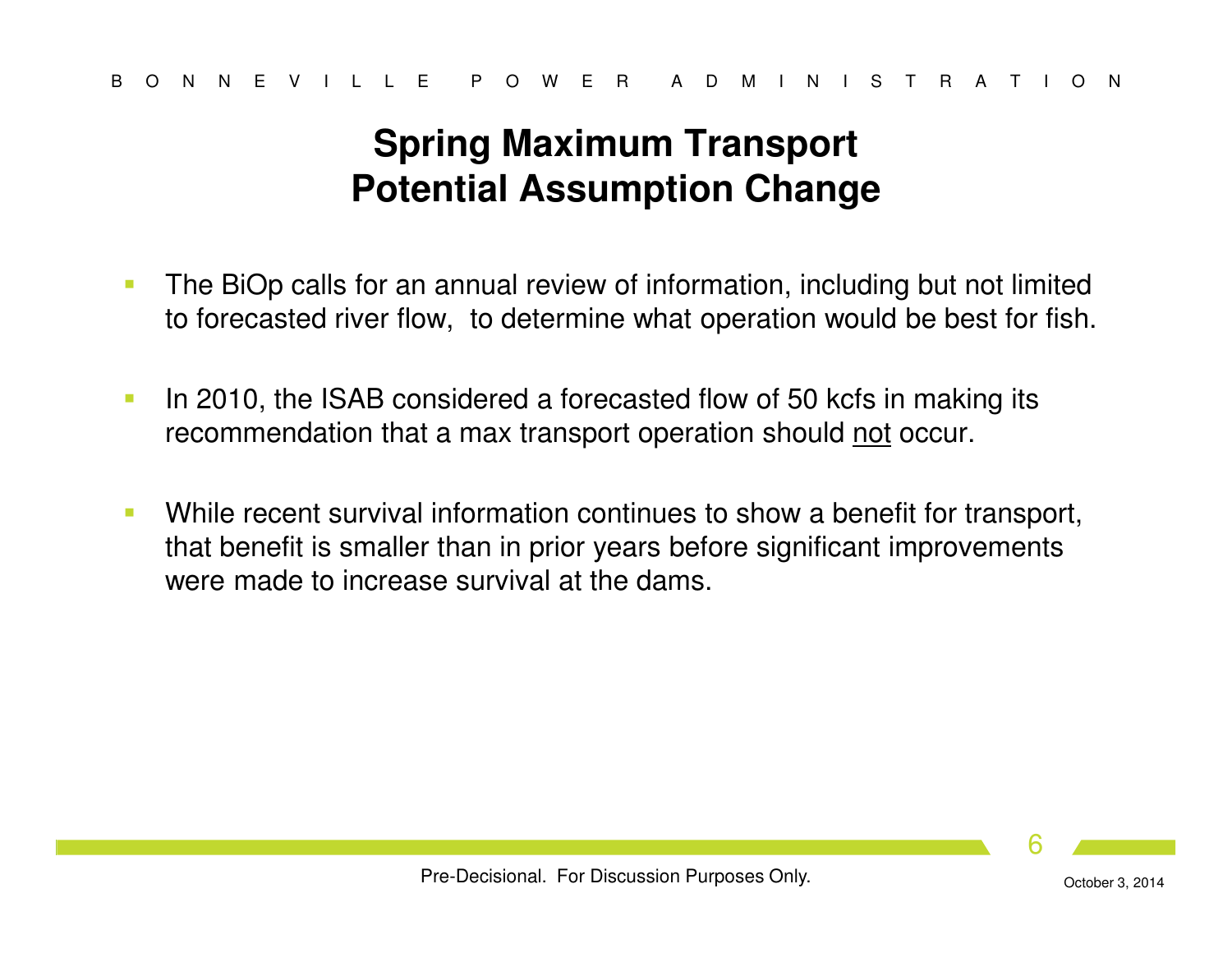#### **Spring Maximum Transport - Potential Assumption Change**

|                                | Year    | <b>Sorted April-June</b><br><b>Average flow in</b><br>kcfs |                                     |
|--------------------------------|---------|------------------------------------------------------------|-------------------------------------|
| $2010$ Forecast $-$<br>50 kcfs | 1976-77 | 36.5                                                       |                                     |
|                                | 1991-92 | 41.4                                                       | 47.2 kcfs<br>8 years<br>55 kcfs<br> |
|                                | 1930-31 | 46.3                                                       |                                     |
|                                | 1986-87 | 46.8                                                       |                                     |
|                                | 2000-01 | 47.0                                                       |                                     |
|                                | 1993-94 | 51.4                                                       |                                     |
|                                | 1936-37 | 53.7                                                       |                                     |
|                                | 1940-41 | 54.6                                                       |                                     |
|                                | 1943-44 | 55.5                                                       |                                     |
|                                | 1972-73 | 55.8                                                       |                                     |
|                                | 2006-07 | 56.8                                                       |                                     |
|                                |         |                                                            |                                     |

Pre-Decisional. For Discussion Purposes Only.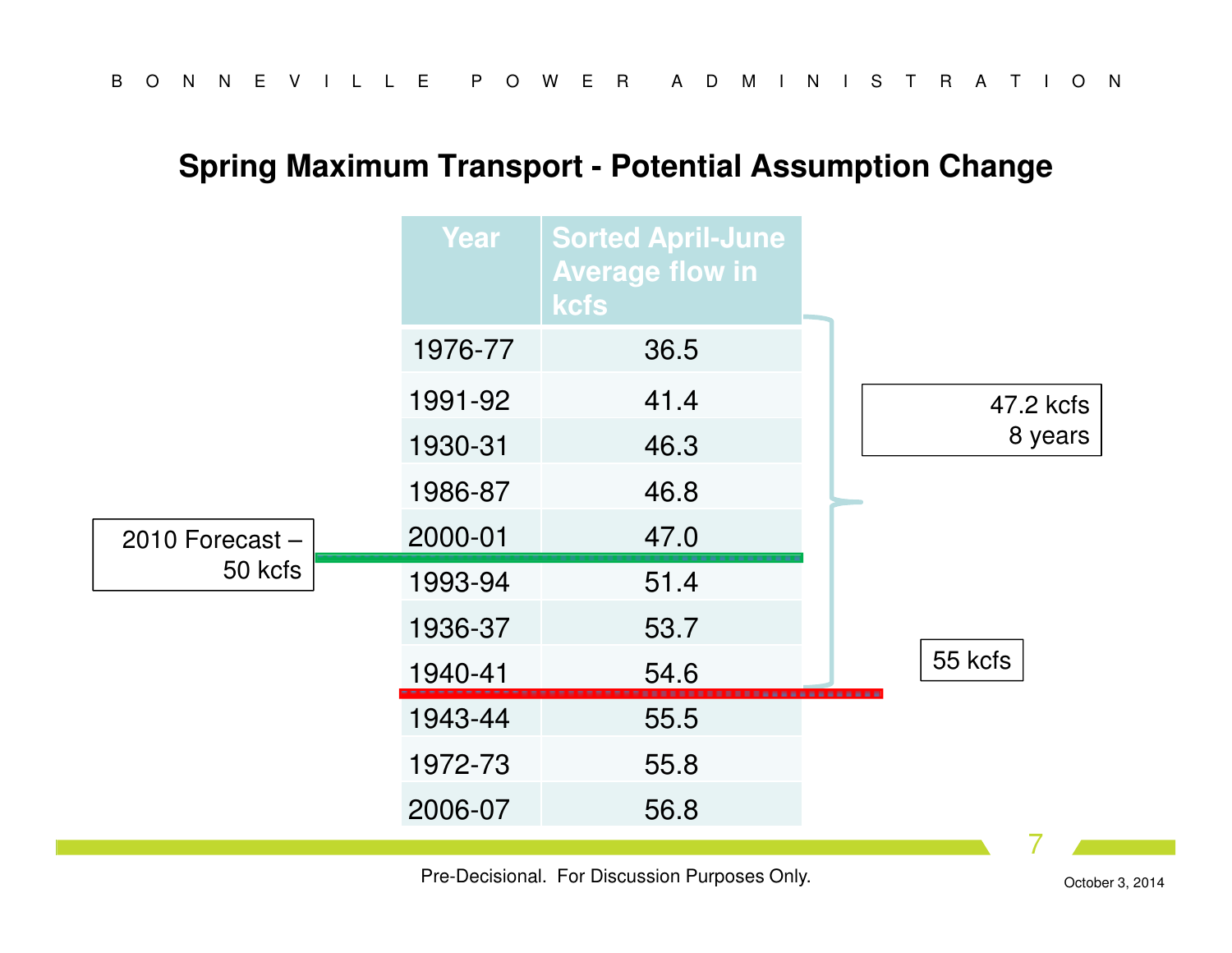# **Would a change in this assumption affect implementation of the BiOp?**

- $\mathbb{R}^2$  No – this is not an operational decision. It is only a forecast for use in the RHWM Process and used in the 7(i) process for establishing eligibility of customers to purchase power at different rates, consistent with the TRM.
- $\mathcal{L}_{\mathcal{A}}$  The decision regarding max transport will continue to be made on an annual basis to determine what operation will provide the best survival for returning adult fish, consistent with the biological opinion.
- $\mathcal{A}$  The water supply forecast will be an element in that decision, but decision makers will continue to consider other available information in determining the operation that is best for fish.
- $\overline{\phantom{a}}$ Decisions regarding how these projects will operate are made by U.S. Army Corps of Engineers (the entity that owns and operates the dams), in coordination with BPA, the Bureau of Reclamation, NOAA Fisheries and the sovereigns that are members of the Regional Implementation Oversight Group<br>or RIOG.

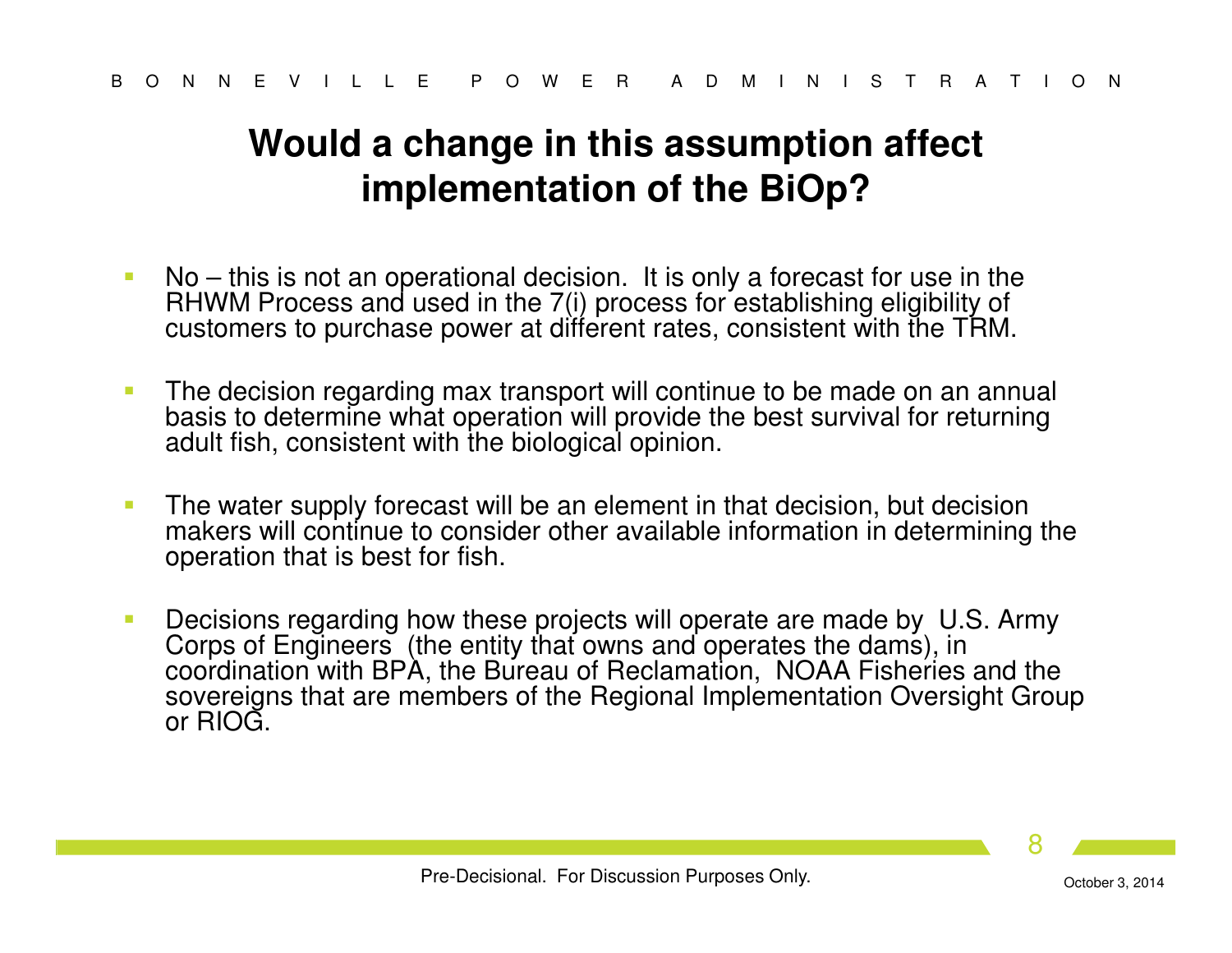# **BP-16 & BP-14 RHWM Process Firm Federal Regulated Hydro**

- $\overline{\phantom{a}}$  The original BP-16 RHWM Process forecast of firm average annual regulated hydro energy is ~180 aMW lower than the BP-14 RHWM Process.
- $\mathbf{r}$  The alternative BP-16 RHWM Process forecast of firm average annual regulated hydro energy is ~142 aMW lower than the BP-14 RHWM Process. Due to the different maximum transport assumption in FY 2017, which increases generation in April through June, the alternative BP-16 RHWM Process forecast is ~38 aMW higher than the original BP-16 RHWM Process on an annual average basis.



Pre-Decisional. For Discussion Purposes Only.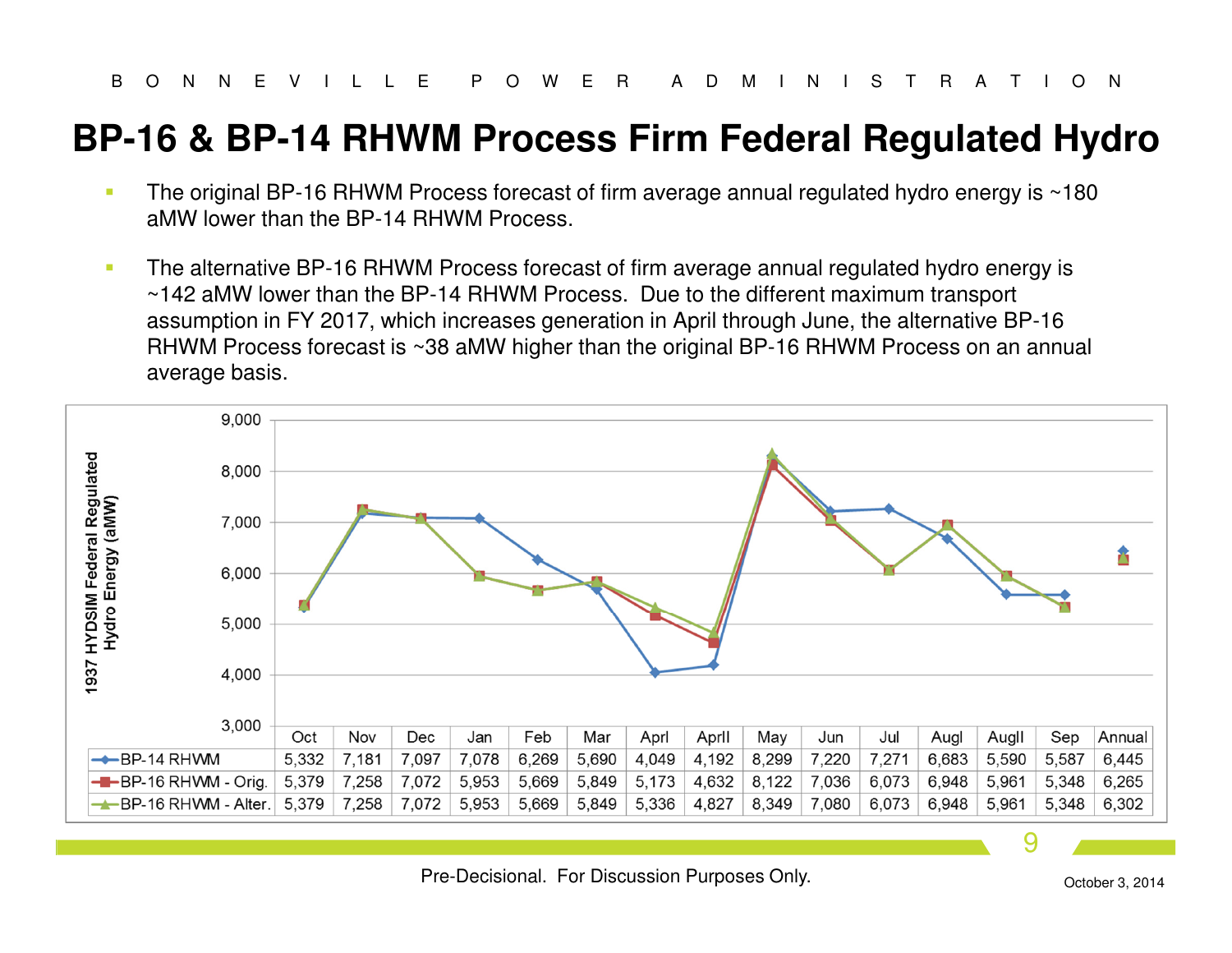### **Customer Impacts**

- $\mathcal{L}_{\mathcal{A}}$  The increase of 38 aMW would affect Above RHWM load service of about one third of BPA's customers.
- $\mathcal{L}_{\mathcal{A}}$  The increase would further move about 5 customers with Above RHWM loads previously in excess of 1 aMW to less than 1 aMW in at least one of the two years of the rate period. These customers would be eligible to serve these loads at relatively low load shaping rates and would not be locked into a purchase of Tier 2 or need to secure self-supply resources.
- $\mathcal{L}_{\mathcal{A}}$  All customers share in a slightly lower Tier 1 rate due to increased PF sales.
	- This assumption change would not induce higher system augmentation expenses, since the additional energy is forecast to exist and would be assumed in the Initial Proposal.